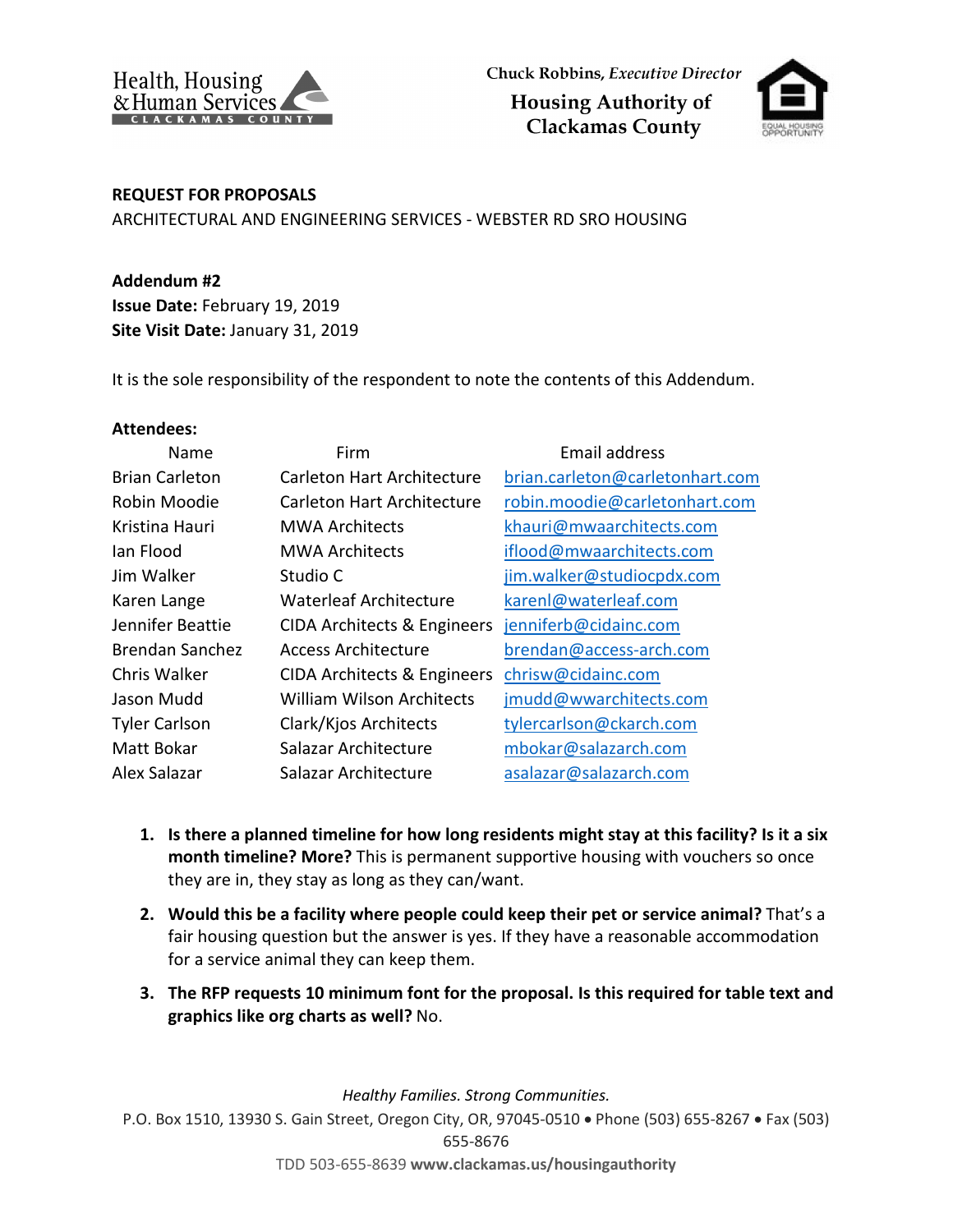

- **4. Does HACC plan to retain the building long term or is the project meant to facilitate an interim solution for the SRO housing sector?** The plan is that HACC will own the building long term
- **5. Has a moisture damage/mold & mildew assessment been done for the building or would such a study be expected as part of the proposed work scope?** A mold assessment has not been done.
- **6. Are a full seismic assessment and associated design work for a full structural upgrade anticipated as part of the proposed work scope?** A seismic risk evaluation has been completed for the building and improvements to the building will be designed based on those findings/recommendations.
- **7. Is design for comprehensive replacement/upgrade of MEP systems part of the proposed work scope?** MEP systems should be replaced yes. It is anticipated this would be bidder-design
- **8. Is design work for a new HVAC system (or systems) to provide air conditioning throughout the building in this work scope?** HVAC systems should be replaced yes. It is anticipated this would be bidder-design
- **9. Are new exterior doors and windows throughout the building part of the proposed work scope?** Yes we would anticipate that all new windows and doors would be part of this scope.
- **10. Will the existing commercial kitchen and a common dining facility be retained for staff cooking/common dining, or repurposed for other programmatic uses?** We anticipate it will be retained.
- **11. Does HACC anticipate providing small scale food preparation (mini-refrigerators, microwaves, sinks, etc.) in the individual SRO rooms?** TBD
- **12. Is HACC's intention to maintain the current fire alarm system components and augment it as necessary (such as with new smoke detectors, horn/strobe devises etc.) or does HACC anticipate that a new system will be designed as part of the proposed work scope?** That will largely be determined by further building investigation.
- **13. Is HACC interested in pursuing green building certifications (LEED, etc.) as part of the proposed work scope or is the intent to design for "energy performance" as the budget allows?** I would expect that we would try and reach an Earth Advantage Silver standard but there is no prescribed green building certification.

*Healthy Families. Strong Communities.*

P.O. Box 1510, 13930 S. Gain Street, Oregon City, OR, 97045-0510 • Phone (503) 655-8267 • Fax (503)

655-8676